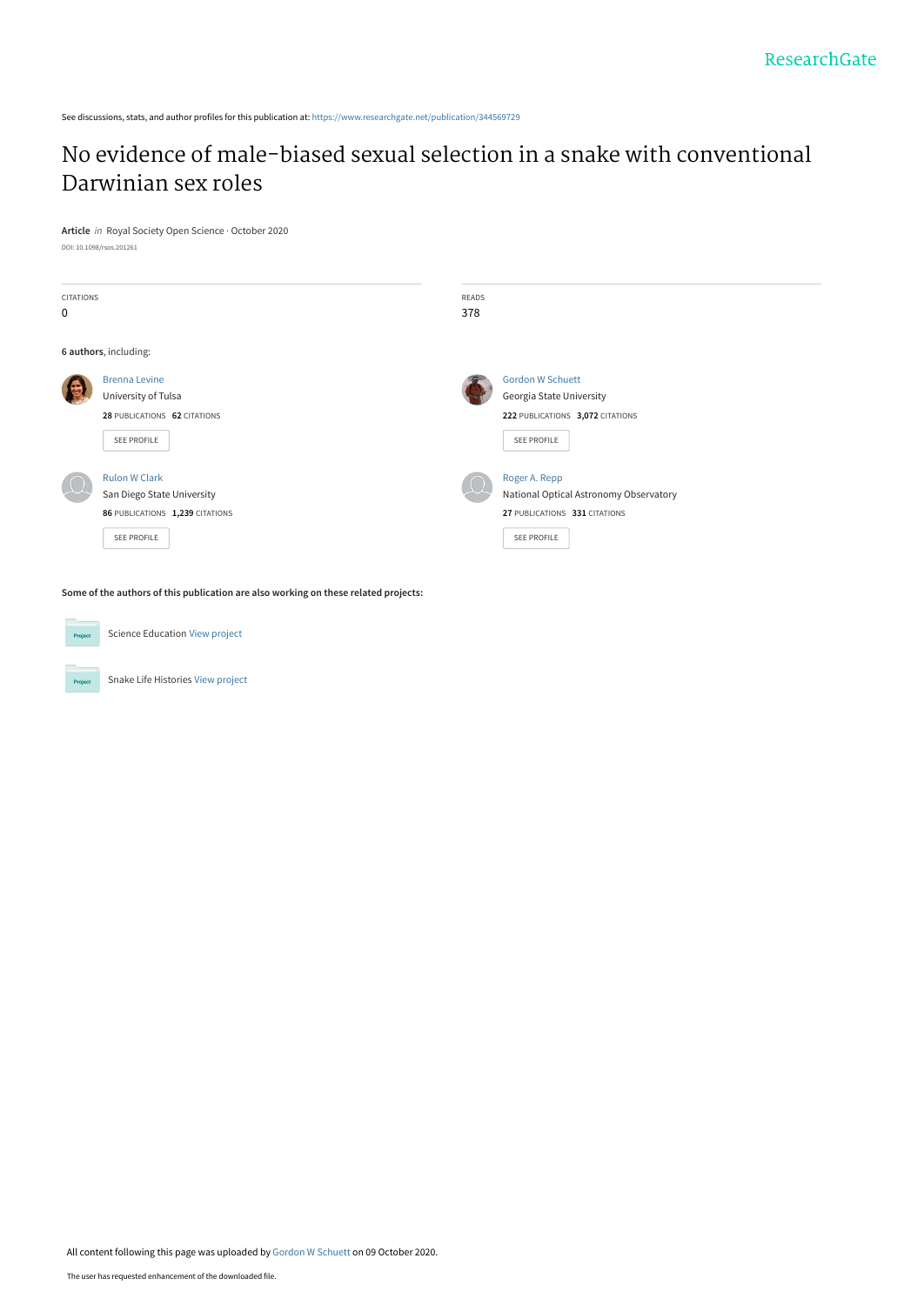# **ROYAL SOCIETY OPEN SCIENCE**

## royalsocietypublishing.org/journal/rsos

# Research



Cite this article: Levine BA, Schuett GW, Clark RW, Repp RA, Herrmann H-W, Booth W. 2020 No evidence of male-biased sexual selection in a snake with conventional Darwinian sex roles. R. Soc. Open Sci. 7: 201261. http://dx.doi.org/10.1098/rsos.201261

Received: 15 July 2020 Accepted: 9 September 2020

Subject Category:

Organismal and evolutionary biology

Subject Areas:

ecology/evolution/behaviour

#### Keywords:

Bateman principles, reproductive success, mating system, anisogamy, rattlesnake, Crotalus atrox

#### Author for correspondence:

Brenna A. Levine e-mail: [levine.brenna.a@gmail.com](mailto:levine.brenna.a@gmail.com)

Electronic supplementary material is available online at [https://doi.org/10.6084/m9.figshare.c.](https://doi.org/10.6084/m9.figshare.c.5132899) [5132899.](https://doi.org/10.6084/m9.figshare.c.5132899)

THE ROYAL SOCIETY **PUBLISHING** 

# No evidence of male-biased sexual selection in a snake with conventional Darwinian sex roles

Brenna A. Levine<sup>1,2</sup>, Gordon W. Schuett<sup>2,3</sup>, Rulon W. Clark<sup>2,4</sup>, Roger A. Repp<sup>5</sup>, Hans-Werner Herrmann<sup>2,6</sup> and Warren Booth<sup>1,2</sup>

<sup>1</sup>Department of Biological Science, The University of Tulsa, Tulsa, OK 74104, USA <sup>2</sup>The Chiricahua Desert Museum, Rodeo, NM 88056, USA

 $^3$ Department of Biology and Neuroscience Institute, Georgia State University, Atlanta, GA 30303, USA

4 Department of Biology, San Diego State University, San Diego, CA 92182, USA <sup>5</sup>National Optical Astronomy Observatory, Tucson, AZ 85719, USA

<sup>6</sup>School of Natural Resources and the Environment, University of Arizona, AZ 85721, USA

**BAL, [0000-0002-4326-591X](http://orcid.org/0000-0002-4326-591X)** 

Decades of research on sexual selection have demonstrated that 'conventional' Darwinian sex roles are common in species with anisogamous gametes, with those species often exhibiting male-biased sexual selection. Yet, mating system characteristics such as long-term sperm storage and polyandry have the capacity to disrupt this pattern. Here, these ideas were explored by quantifying sexual selection metrics for the western diamond-backed rattlesnake (Crotalus atrox). A significant standardized sexual selection gradient was not found for males ( $\beta_{\rm SS} = 0.588$ ,  $p = 0.199$ ) or females  $(\beta_{SS} = 0.151, p = 0.664)$ , and opportunities for sexual selection  $(I<sub>s</sub>)$  and selection (I) did not differ between males  $(I<sub>s</sub> = 0.069)$ ,  $I = 0.360$ ) and females  $(I_s = 0.284, I = 0.424$ ; both  $p > 0.05$ ). Furthermore, the sexes did not differ in the maximum intensity of precopulatory sexual selection (males:  $s'_{\text{max}} =$ 0.155, females:  $s'_{\text{max}} = 0.080; p > 0.05$ ). Finally, there was no evidence that male snout–vent length, a trait associated with mating advantage, is a target of sexual selection ( $p > 0.05$ ). These results suggest a lack of male-biased sexual selection in this population. Mating system characteristics that could erode male-biased sexual selection, despite the presence of conventional Darwinian sex roles, are discussed.

© 2020 The Authors. Published by the Royal Society under the terms of the Creative Commons Attribution License<http://creativecommons.org/licenses/by/4.0/>, which permits unrestricted use, provided the original author and source are credited.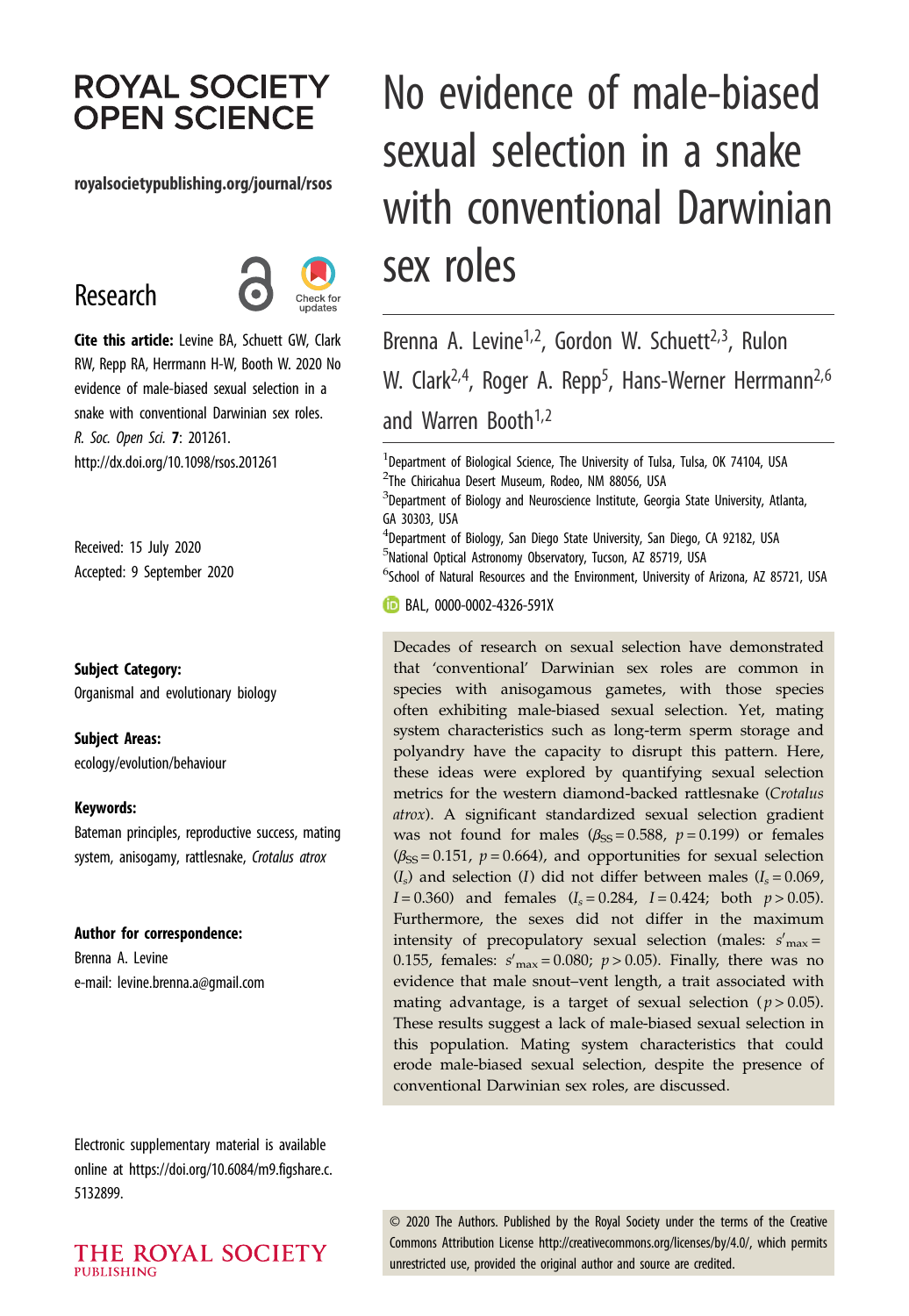# 1. Introduction

Bateman's [[1](#page-9-0)] research on reproduction in fruit flies (*Drosophila melanogaster*) was first to experimentally test several key ideas of [\[2\]](#page-9-0) theory on sex differences and sexual selection (reviewed in [\[3\]](#page-9-0)). In the laboratory, Bateman compared the sexual behaviour and traits of male and female fruit flies and made the following three conclusions: (i) males have higher variance in the number of mates (i.e. mating success) than females, (ii) males have higher variance in the number of offspring produced (i.e. reproductive success) than females, and (iii) the slope of the relationship between mating and reproductive success is steeper in males. Although Bateman's original experiment has been rightly criticized for flawed methodology (e.g. [\[4\]](#page-9-0)), these three conditions provide the conceptual framework by which sexual selection is measured in populations [[3](#page-9-0),[5](#page-9-0)–[7](#page-9-0)]. The slope of the regression that relates reproductive success to mating success (the degree to which the reproductive success increases with the number of mates obtained) is termed the sexual selection, or Bateman, gradient (sensu [[3](#page-9-0)]). Accordingly, the sex which has the steeper Bateman gradient (typically the male) is predicted to experience the strongest selection pressure on traits that enhance mating success, such as body size, weaponry and/or specific behaviours [[3](#page-9-0)]. By contrast, non-significant Bateman gradients imply lack of sexual selection on traits that are correlated with mating success [[7](#page-9-0)].

As hypothesized by Bateman [[1](#page-9-0)], differences in mating and reproductive success among males and females originate owing to differences in gametic size and investment (i.e. anisogamy; [[8](#page-9-0)]). The female sex of most species only have a few (e.g. 1–100) large gametes (ova) relative to males, whereas males tend to have millions of much smaller gametes (spermatozoa). Consequently, females are likely to be more discriminating in their choices of mating partners, whereas males are more 'eager' to mate. With females as the limiting sex, anisogamy can ultimately: (i) result in greater variance in mating and reproductive success among males than females, given that males compete for mating opportunities with the often limited available females, (ii) promote a stronger relationship between mating success and reproductive success in males than females, and (iii) drive selection on traits that enhance male mating success [[3](#page-9-0),[6,8,9\]](#page-9-0).

However, Bateman's principles are also heavily affected by an extension of anisogamy, the operational sex ratio (OSR; the ratio of reproductive females to reproductive males; [[10](#page-9-0)]). If female reproductive activity is brief and asynchronous, a male-biased OSR is expected, promoting competition among males for access to the few receptive females and increasing variance in mating and reproductive success among males [\[10](#page-9-0)]. Yet, other aspects of the mating system can weaken male-biased sexual selection. For example, multiple mating by females (i.e. polyandry) and the production of multiple litters/clutches per year can erode sexual selection in males by decreasing variance in male mating and reproductive success [[11](#page-9-0),[12\]](#page-9-0). Nonetheless, sexual selection is generally male-biased across taxa with conventional Darwinian sex roles [\[13](#page-9-0)].

Snakes, in general, have emerged as models for patterns of male-biased sexual selection. Male-biased OSRs are common in snakes [[14\]](#page-9-0) due to energetic constraints on female reproduction [[15\]](#page-9-0). Male competition for priority-of-access to females is frequent in many species (e.g. combat and mate guarding [\[15](#page-9-0)]), as is a resulting elevated variance in male mating and reproductive success compared to females [\[16](#page-9-0)–[18\]](#page-9-0). Furthermore, snout–vent length (SVL), a trait often important in male–male combat (reviewed in [\[19](#page-9-0)]), has been found to be a target of sexual selection in some species [[17\]](#page-9-0).

However, other aspects of snake mating systems have the capacity to erode male-biased sexual selection. Most snake species investigated are considered to be polygynandrous or polyandrous [\[14](#page-9-0)]; females can have multiple mates within a season, and multiple paternity within litters is common [\[20](#page-9-0)], both of which can decrease variance in male mating and reproductive success. Long-term sperm storage that spans seasons, and even years, has also been documented [\[21](#page-9-0),[22\]](#page-9-0) and has the potential to exacerbate this effect. Regardless, in most snakes investigated to date, sexual selection has been found to be greater in males than in females, even in systems with polyandry (e.g. northern water snake [\[16](#page-9-0)], black rat snake [\[23](#page-9-0)], copperhead [[17\]](#page-9-0), puff adder [\[18](#page-9-0)]).

In an effort to evaluate the contrasting effects of mating system characteristics on patterns of sexual selection, we quantified male and female sexual selection in a population of western diamond-backed rattlesnake (Crotalus atrox) using previously collected parentage and field data [[24\]](#page-9-0). The mating system of C. atrox has the potential to promote male-biased sexual selection (e.g. male–male combat for access to females [\[25](#page-9-0)], male-biased sex ratio [[24](#page-9-0)], male-biased sexual size dimorphism [[26\]](#page-9-0)), but also has characteristics that may contribute to its erosion (e.g. two mating seasons per year, multiple paternity [\[24](#page-9-0)] and long-term sperm storage [[27\]](#page-9-0)). We tested four hypotheses explicitly derived from traditional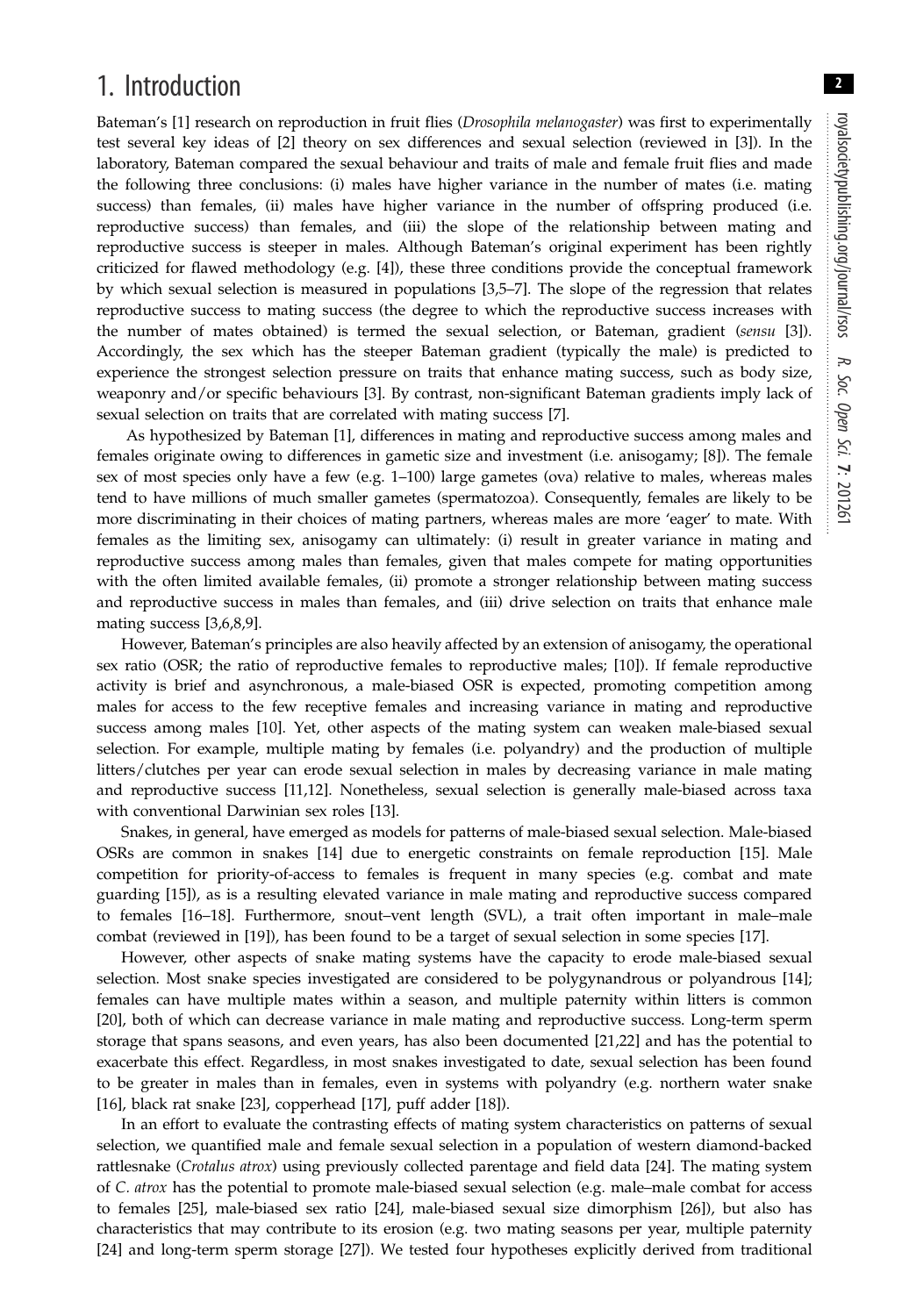

Figure 1. Reproductive success (= total number of offspring) with respect to mating success (= total number of mates) for male C. atrox  $(N = 27)$  studied in the Suizo Mountains (AZ, USA) from 2001 to 2010. There was no significant relationship between mating success and reproductive success for male C. atrox when accounting for the number of years that an individual bred ( $\beta_{SS} = 0.303$ ,  $p = 0.188$ ; standardized  $\beta_{SS} = 0.588$ ,  $p = 0.199$ ).

sexual selection theory: (H<sub>1</sub>) males exhibit greater relative variance in mating success (i.e. opportunity for sexual selection) and reproductive success (i.e. opportunity for selection) than females;  $(H<sub>2</sub>)$  males, but not females, exhibit a significant relationship between mating success and reproductive success (i.e. Bateman gradient);  $(H_3)$  males have a greater maximum intensity of precopulatory sexual selection than females (i.e. Jones index) and  $(H<sub>4</sub>)$  males with longer SVL have significantly greater mating (i.e. mating differential) and reproductive success (i.e. selection differential).

# 2. Material and methods

## 2.1. Study system

Clark et al. [\[24](#page-9-0)] studied a single population of C. atrox in the Suizo Mountains (AZ, USA) over 10 consecutive years between 2001 and 2010. During this time, offspring  $(N = 108)$  were sampled from 18 known females. Following microsatellite genotyping, paternity was assigned to 18 sampled and 9 unsampled (i.e. not caught) males. Detailed information on the habitat, ecology, reproduction and mating system of this population can be found in Clark  $et$  al. [\[24](#page-9-0)], as can molecular and parentage analysis methods. The methods of Clark  $et$  al. [\[24](#page-9-0)] are also summarized in the electronic supplementary material.

Using these parentage assignments, the total mating and reproductive success for males and females over the course of the study were quantified (figures 1 and [2;](#page-4-0) electronic supplementary material), as were annual mating and reproductive success for males and females (electronic supplementary material). Here, mating success is defined as the number of mates with which an individual produced offspring, and reproductive success as the number of offspring produced by an individual, following Levine et al. [[28\]](#page-9-0).

# 2.2. Opportunities for sexual selection and selection

Opportunities for sexual selection  $(I_S)$  and selection  $(I)$  were quantified for each sex by year. For females, 5 years had sufficient data to calculate these metrics (greater than or equal to 3 records), whereas for males, 4 years yielded sufficient data. For each year,  $I<sub>S</sub>$  was calculated by dividing the sex-specific variance in mating success by the sex-specific squared mean of mating success. Similarly, annual I was calculated by dividing the sex-specific variance in reproductive success by the sex-specific squared mean of reproductive success. These data were used to calculate the mean annual  $I<sub>S</sub>$  and I for males and females. F-ratio tests were used to compare the mean annual I and  $I<sub>S</sub>$  among males and females [\[29](#page-9-0)], with degrees of freedom estimated as 1 – mean number of annual records for males and females, respectively. Importantly, it should be noted that annual sample sizes are small, and this could affect the robustness of these calculations.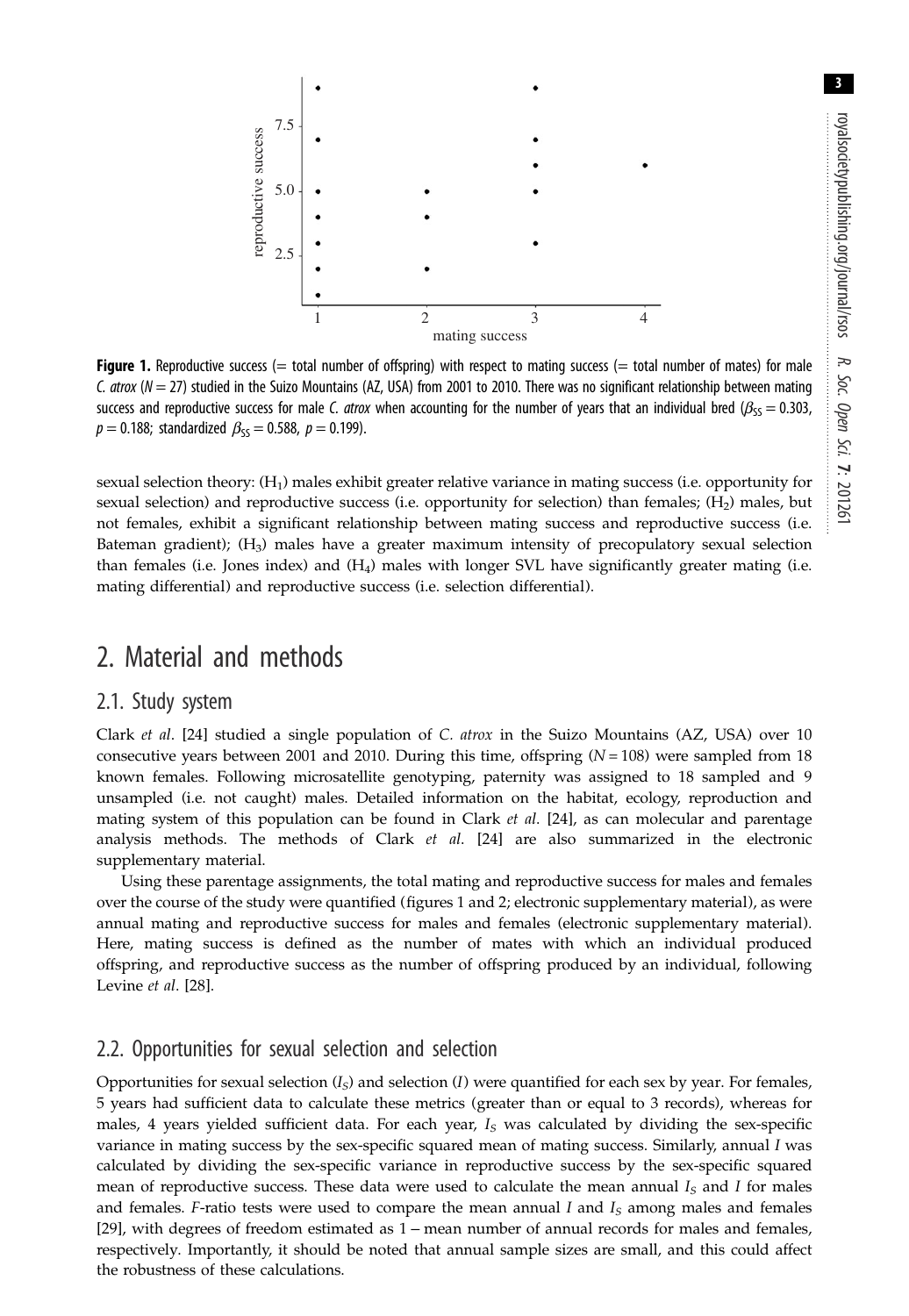<span id="page-4-0"></span>

**Figure 2.** Reproductive success ( $=$  total number of offspring) with respect to mating success ( $=$  total number of mates) for female C. atrox  $(N = 18)$  studied in the Suizo Mountains (AZ, USA) from 2001 to 2010. There was no significant relationship between mating success and reproductive success for female C. atrox when accounting for the number of years that an individual bred ( $\beta_{SS} = 0.045$ ,  $p = 0.752$ ; standardized  $\beta_{SS} = 0.151$ ,  $p = 0.664$ ).

## 2.3. Bateman gradients

Absolute Bateman gradients ( $\beta_{\text{SS}}$ ) were quantified using generalized linear models (GLMs) fit with the glm{stats} function in RStudio [[30\]](#page-9-0). Sex-specific reproductive success was modelled as a function of sexspecific mating success, and models included as a covariate the number of years that an individual bred [[31,32](#page-9-0)]. Initial models included an interaction between mating success and the number of breeding years; this interaction term was non-significant for both sexes and was subsequently removed from the models [\[33](#page-9-0)]. We also tested for collinearity between mating success and number of breeding years; because VIFs for males and females were less than 10 ([\[34](#page-9-0)]; male VIF = 5.502; female VIF = 5.415) and number of breeding years is also of biological importance in the model [\[35](#page-9-0)], we retained both predictor variables. A Poisson error distribution was employed for these GLMs.

Standardized  $\beta_{\rm SS}$  were also quantified, but using relative, rather than absolute, values of mating and reproductive success [[7](#page-9-0)]. Relative mating and reproductive success were calculated for each individual by dividing the individual's mating and reproductive success by the sex-specific means of mating and reproductive success, respectively. As above, sex-specific relative reproductive success was modelled as a function of relative mating success, with the number of years that an individual bred included as a covariate. Gaussian error distributions were used for these models. For all models, we tested for a significant effect of mating success on reproductive success. This was done using likelihood ratio tests (LRTs) or tests of reduction in scaled deviance of each model versus a model lacking mating success as a predictor ( $\chi^2$ ,  $\alpha$  = 0.05), as performed in RStudio using the drop1{stats} function. Finally, residual diagnostics of GLMs were evaluated using the plot{graphics} function in RStudio.

## 2.4. Jones index

The above metrics ( $\beta_{SS}$  and  $I_S$ , in particular) have been criticized for yielding an incomplete representation of sexual selection due to a lack of integration of the relationship between mating and reproductive success ( $\beta_{\text{SS}}$ ) with variance in mating success ( $I_{\text{S}}$ ; [[36\]](#page-9-0)). This problem has been resolved by the development of the Jones index  $(s'_{\text{max}})$ , which represents the maximum intensity of precopulatory sexual selection by integrating  $\beta_{SS}$  with  $I_S$  [[7](#page-9-0)], and which has recently been shown to outperform all other sexual selection metrics [[36\]](#page-9-0). The Jones index was calculated for males and females by multiplying the sex-specific  $\beta_{\rm SS}$  by the square root of  $I_S$  [[7](#page-9-0)], with  $I_S$  taken as the mean annual  $I<sub>S</sub>$  per sex. Male and female Jones indexes were statistically compared using an F-ratio test ( $\alpha$  = 0.05). Since s'<sub>max</sub> is in units of standard deviation [[7](#page-9-0)], the squares of s'<sub>max</sub> for males and females were compared as above, with degrees of freedom estimated as 1 – mean number of annual records for males and females.

Of note, in calculations of  $\beta_{SS}$ ,  $I_S$ , I and  $s'_{\max}$ , only mating and reproductive success of individuals that produced at least one offspring were considered (sensu [[32\]](#page-9-0)). Reproduction in female pitvipers is not constrained by mate availability (particularly when there is a male-biased sex ratio, as seen in this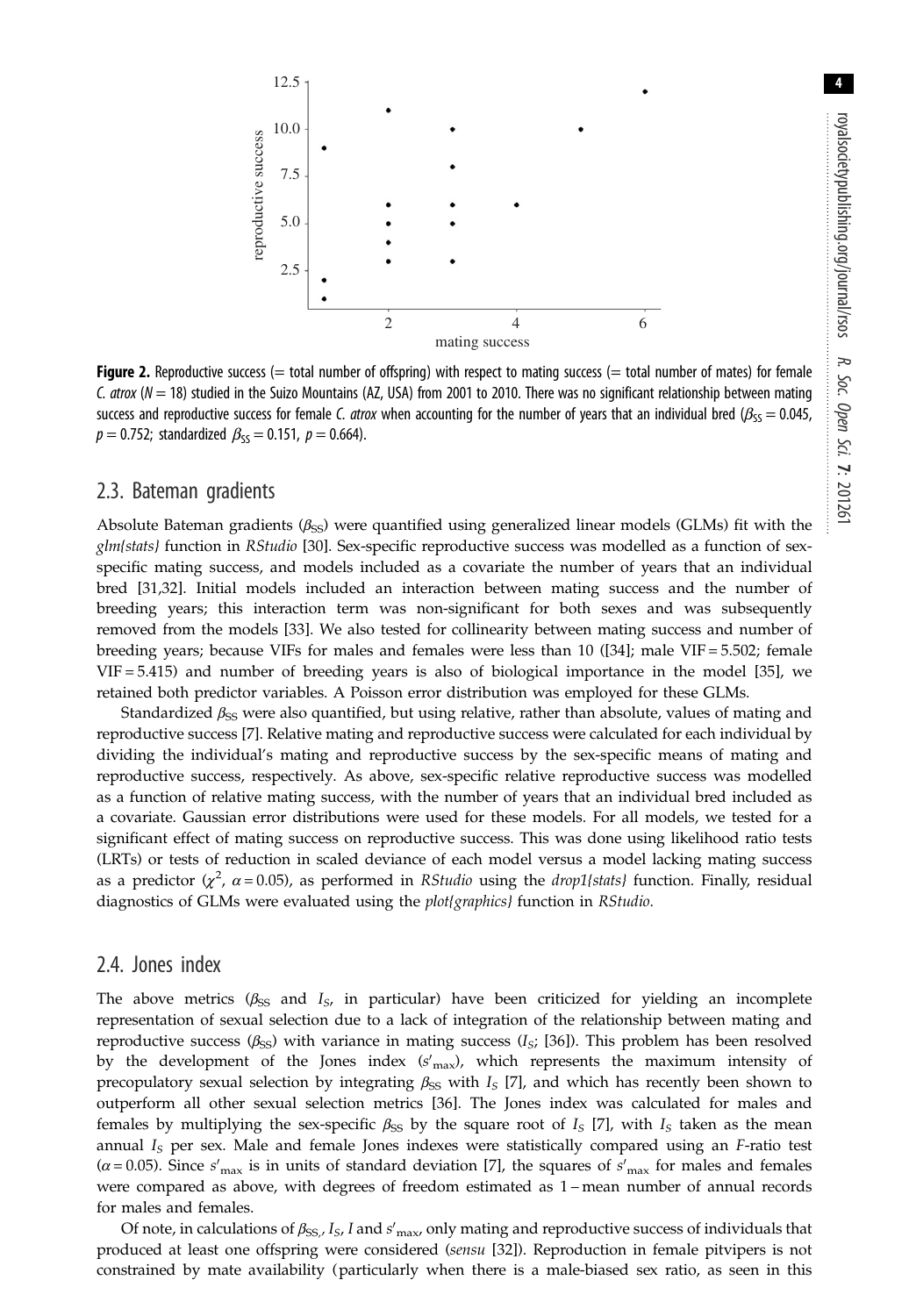study population [\[24](#page-9-0)]), but rather by energy allocation; females can only reproduce when they have sufficient physiological resources to do so [\[15](#page-9-0)]. Therefore, inclusion of females with zero reproductive success in  $\beta_{\rm SS}$  estimates would conflate variance in mating and reproductive success due to sexual selection with that due to energy availability.

For three reasons, analyses were also restricted to data for males that produced at least one offspring. First, in only analysing males that produced offspring, estimates of reproductive success for males and females were comparable, rather than inflated estimates of reproductive success for females when compared with males [[31\]](#page-9-0). Second, this method allowed for the avoidance of a statistical dependency between mating and reproductive success: when mating success equals zero, reproductive success has to equal zero as well. Third, given the longitudinal nature of the data, this avoided a statistical interaction between mating success and the number of years that an individual bred, thus simplifying interpretation of the Bateman gradients. It should be noted, however, that excluding males with zero mating and reproductive success from analysis has its own potential to bias male  $I_s$ , I,  $\beta_{SS}$  and  $s'_{\rm max}$ by underestimating male variance in mating and reproductive success [\[31](#page-9-0)].

An important caveat of these analyses is that mating success was inferred from genetic parentage assignments. Therefore, these data fail to capture mating events that did not result in production of offspring [\[37](#page-9-0)]. As a result, mating success values should be considered conservative estimates, with the potential to spuriously strengthen the relationship between mating and reproductive success [\[38](#page-9-0)].

## 2.5. Testing for selection on male SVL

Using the paternity inferences and field data of Clark et al. [[24\]](#page-9-0), annual mating and reproductive success were analysed for males that sired offspring and for which annual SVL estimates were available. These data comprised 27 annual records distributed among 18 males (electronic supplementary material). Relative mating and reproductive success were calculated for each male by dividing annual mating and reproductive success by mean annual mating and reproductive success, respectively [\[39](#page-9-0)]. Two metrics for SVL were then calculated: the linear mating differential  $(m')$  and the linear selection differential (s'). These represent the relationships between male SVL and mating and reproductive success, respectively [\[36](#page-9-0)]. To estimate  $m'$  for male SVL, annual relative mating success was regressed on to annual mean-standardized SVL. Male ID was included as a random effect in the model to account for repeated measures, as some males sired offspring in multiple years. Similarly, annual relative reproductive success was regressed on to annual mean-standardized SVL to calculate  $s'$  for male SVL, also while controlling for repeated measures. Linear mixed-effects models were run in RStudio using the *lmer* function of package *lme4* [[40\]](#page-9-0). The *drop1*{stats} function in RStudio was used to test for a significant effect of annual standardized SVL on annual relative mating and reproductive success with LRTs of the full models versus models lacking mean-standardized SVL as a predictor  $(\chi^2, \alpha = 0.05)$ . All analyses in *RStudio* were accomplished using *R* v. 3.5.2 [\[41](#page-9-0)].

# 3. Results

## 3.1. Opportunities for sexual selection and selection

The mean annual  $I<sub>S</sub>$  for males was 0.069, whereas it was 0.284 for females. The mean annual  $I<sub>S</sub>$  for males and females did not differ significantly (F-ratio test,  $p = 0.073$ ). The mean annual I was 0.360 for males and 0.424 for females. Again, there was no significant difference between the mean annual  $I$  for males and females (*F*-ratio test,  $p = 0.430$ ).

## 3.2. Bateman gradients and Jones indexes

The effect of male mating success on male reproductive success was non-significant, regardless of the values analysed (absolute:  $\beta_{SS} = 0.303$ ,  $p = 0.188$ ; relative: standardized  $\beta_{SS} = 0.588$ ,  $p = 0.199$ ). Similarly, no significant effect of female mating success on female reproductive success was found when analysing absolute ( $\beta_{SS} = 0.045$ ,  $p = 0.752$ ) or relative values (standardized  $\beta_{SS} = 0.151$ ,  $p = 0.664$ ).

The Jones index (s'<sub>max</sub>) integrates the sex-specific  $\beta_{SS}$  with sex-specific  $I_S$ , thereby factoring the role of differential mating success into the relationship between mating and reproductive success and setting an upper limit on the strength of sexual selection acting on traits [\[36](#page-9-0)]. No significant difference in  $s^\prime_{\rm max}$  for males (s'<sub>max</sub> = 0.155) versus females (s'<sub>max</sub> = 0.080; *F*-ratio test,  $p$  = 0.089) was found.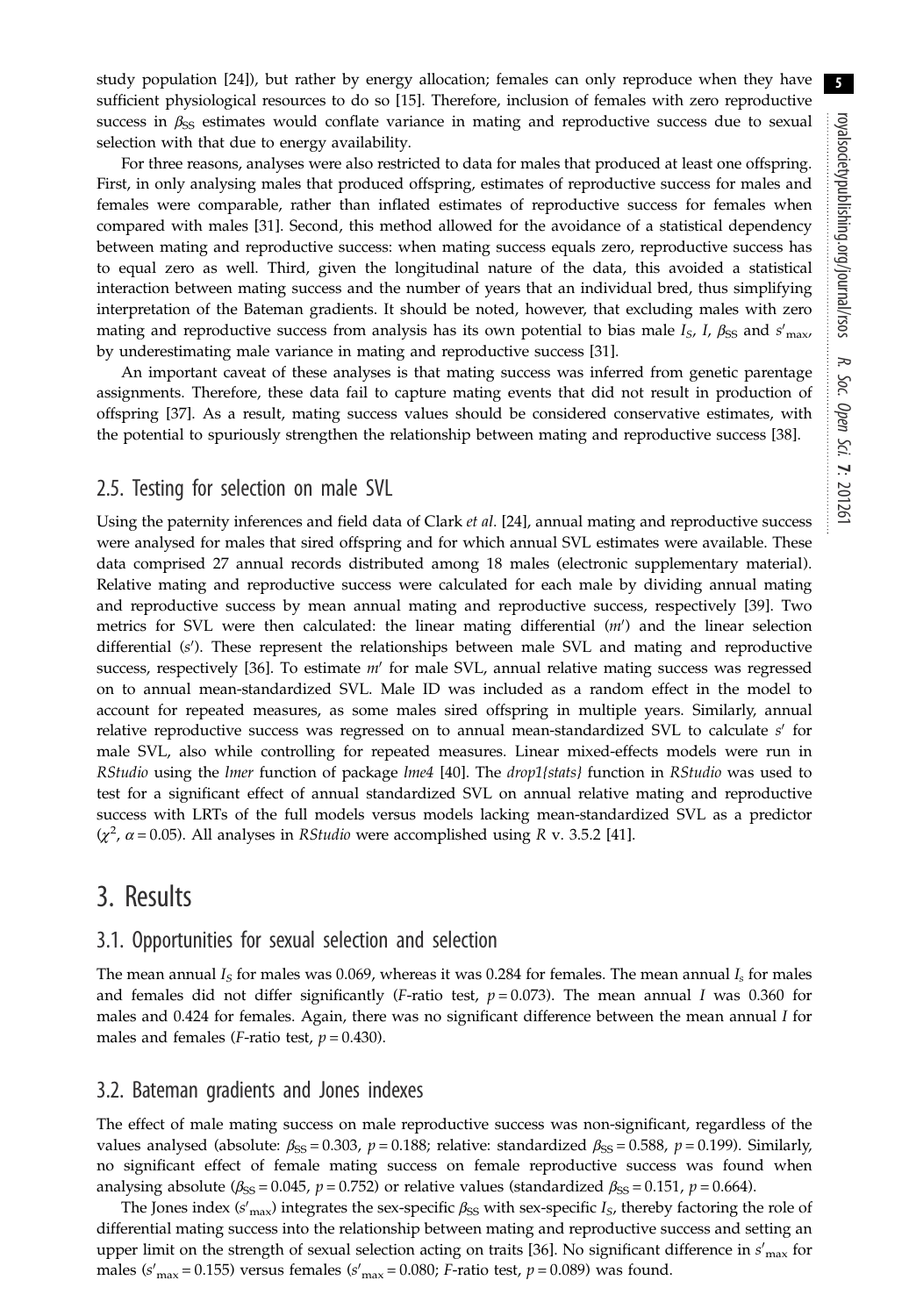

Figure 3. Annual relative mating success with respect to annual mean-standardized SVL for male C. atrox ( $N = 18$ ) in the Suizo Mountains (AZ, USA). The mating differential ( $m'$ ) for male SVL was not significant, as measured via a linear mixed-effects model in which annual relative mating success was regressed on annual mean-standardized SVL while accounting for repeated measures of males ( $m' = 0.090$ ;  $p = 0.096$ ).



**Figure 4.** Annual relative reproductive success with respect to annual mean-standardized SVL for male C. atrox ( $N = 18$ ) in the Suizo Mountains (AZ, USA). The linear selection differential (s') for male SVL was not significant, as measured via a linear mixed-effects model in which annual relative reproductive success was regressed on annual mean-standardized SVL while accounting for repeated measures of males ( $s' = 0.070; p = 0.697$ ).

## 3.3. Selection on male SVL

Annual male standardized SVL did not significantly affect annual male relative mating success  $(m' =$ 0.090;  $p = 0.096$ ). This was unsurprising, given that, within a year, males tended to produce offspring with a single mate; only 3 of 27 annual records of male reproductive success reflected males producing offspring with two females (figure 3). Similarly, there was no significant effect of annual male standardized SVL on annual male relative reproductive success when accounting for repeated measures (figure 4;  $s' = 0.070$ ,  $p = 0.697$ ).

# 4. Discussion

Decades of theoretical and empirical research have investigated patterns of sexual selection (or lack thereof) in the wild, and a major theme has emerged from this research: males tend to experience greater sexual selection than females in systems with conventional Darwinian sex roles [[13\]](#page-9-0). The aim of this study was to explore sexual selection in a species with mating system characteristics that could have contrasting effects on male-biased sexual selection. Although the mating system of this C. atrox population has characteristics that could decrease variance in male mating and reproductive success,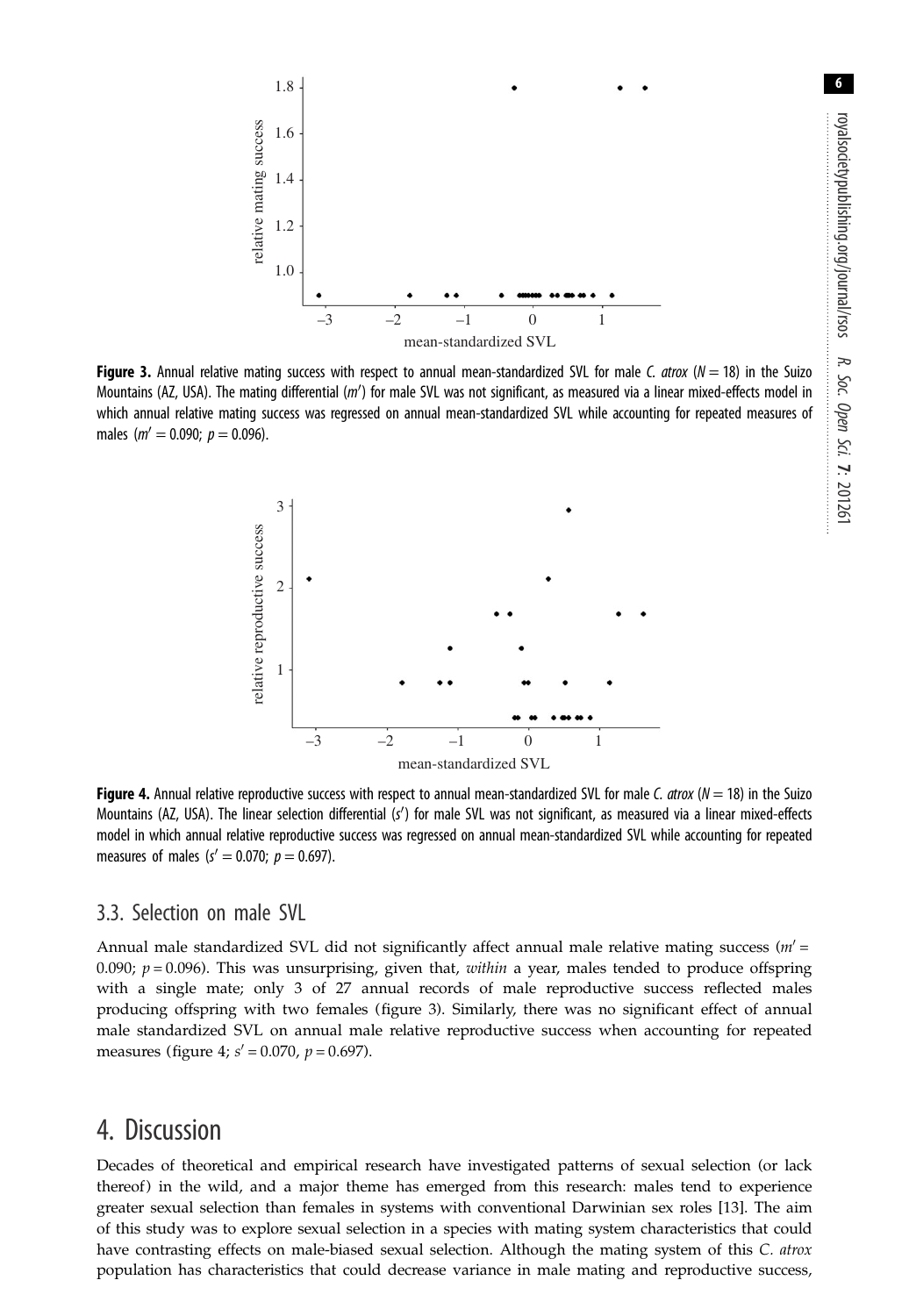such as a polyandry [[24\]](#page-9-0), biannual mating seasons [[42\]](#page-9-0) and long-term sperm storage [[24\]](#page-9-0), male-biased sexual selection was expected in the study population for several reasons. First, the study population has a male-biased sex ratio (2 : 1; [[24\]](#page-9-0)) which should cause higher variance in mating and reproductive success among males than females and promote sexual selection in males [[10,43](#page-9-0)]. Second, male–male combat for priority-of-access to females occurs in this species [\[24](#page-9-0),[25\]](#page-9-0), and this should both contribute to elevated variance in male mating and reproductive success [[44\]](#page-9-0) and drive sexual selection on traits that increase performance in these combat bouts (e.g. larger SVL) [\[45](#page-9-0)]. Finally, C. atrox exhibit malebiased sexual size dimorphism [[26\]](#page-9-0), a common consequence of male–male combat exerting selection pressure on male body size [[46\]](#page-9-0). Nevertheless, no evidence of male sexual selection was found in the study population when quantifying multiple metrics of sexual selection.

In contrast with this study system, male-biased sexual selection has been found across a variety of other snake taxa, including those with mating systems characteristics that could similarly weaken male sexual selection (e.g. northern water snake, Nerodia sipedon [[16](#page-9-0)]; black rat snake, Pantherophis obsoletus [[23](#page-9-0)]; copperhead, Agkistrodon contortrix [[17](#page-9-0)], puff adder, Bitis arietans [[18](#page-9-0)]), yet these species also exhibit multiple mating by females and clutches/litters with multiple paternity. However, one distinct difference between these systems and that described here is the number of mating seasons experienced per year. This C. atrox population exhibits two mating seasons per year [\[24\]](#page-9-0), as opposed to one mating season per year in the study populations of these other snake species. It is, therefore, possible that the additional mating opportunities afforded to males by a second mating season decreases variance in male mating and reproductive success to such an extent that male-biased sexual selection is eroded. This hypothesis should be tested through comparative studies of species with populations that can exhibit one or two mating seasons per year (e.g. copperheads; [[47](#page-9-0)]).

A likely contributing factor to the apparent lack of male-biased sexual selection in this study population is long-term sperm storage. Long-term sperm storage occurs in a variety of snake taxa [\[22](#page-9-0)], including C. atrox [\[24](#page-9-0)]. Unlike mammals, which are generally unable to store sperm for longer than 24 h [[48\]](#page-10-0), reptiles have been shown to store sperm not only across the duration of a breeding season, but also across multiple seasons [\[49](#page-10-0)–[51\]](#page-10-0). In fact, the longest, genetically confirmed, case of long-term sperm storage comes from the eastern diamond-backed rattlesnake, C. adamanteus, which produced a litter of 19 neonates, 67 months after being field-collected and housed in captive isolation until the birth [[21\]](#page-9-0). For females, the ability to store sperm offers many reproductive advantages to include: decoupling the timing of mating from ovulation [\[15](#page-9-0)], enabling sperm competition [\[52,53](#page-10-0)], escape from inbreeding [\[54](#page-10-0)] and the maximization of genetic diversity within and across litters [\[55](#page-10-0)]. As such, it is likely that long-term sperm storage is common, at least within a given breeding season, and potentially across multiple seasons, within the study population. Female sperm storage also has the potential to influence the strength of male sexual selection. The removal of the need for postcopulation mate guarding, given that it provides little assurance of full paternity of the resulting offspring, affords males greater opportunity to seek additional mates. Furthermore, if females mix sperm following matings with multiple males, winning competitions for priority access to females (i.e. combat dances) is less likely to lead to higher male reproductive success. An assessment of the duration and significance of long-term sperm storage in this study population of C. atrox would clarify its relationship to the pattern of sexual selection observed here.

While it is likely that the apparent lack of male-biased sexual selection found here results from characteristics of the mating system of the study population, a non-biological explanation could be that only males with non-zero reproductive success were analysed. As such, this method has the capacity to underestimate male variance in mating and reproductive success [[31\]](#page-9-0). Indeed, if males with zero mating and reproductive success are included in analyses, a significant relationship between male mating and reproductive success emerges (electronic supplementary material). However, in doing so, the number of breeding years and the interaction of this covariate with mating success become significant as well, such that the effect of male mating success on reproductive success cannot be interpreted without also considering its interaction with the number of breeding years.

However, it is unlikely that the exclusion of males with zero mating and reproductive success from analyses is responsible for the lack of evidence of male-biased sexual selection observed in the study population for three reasons. First, mating and selection differentials on male SVL, a trait that is the target of sexual selection in other snakes with male–male combat for access to females [\[17\]](#page-9-0), were not significant. Complementing these results, Clark et al. [\[24\]](#page-9-0) previously analysed the SVLs of males that did and did not produce offspring in the C. atrox population, and found no difference in SVLs among the groups. A lack of selection on male SVL is further supported by less pronounced sexual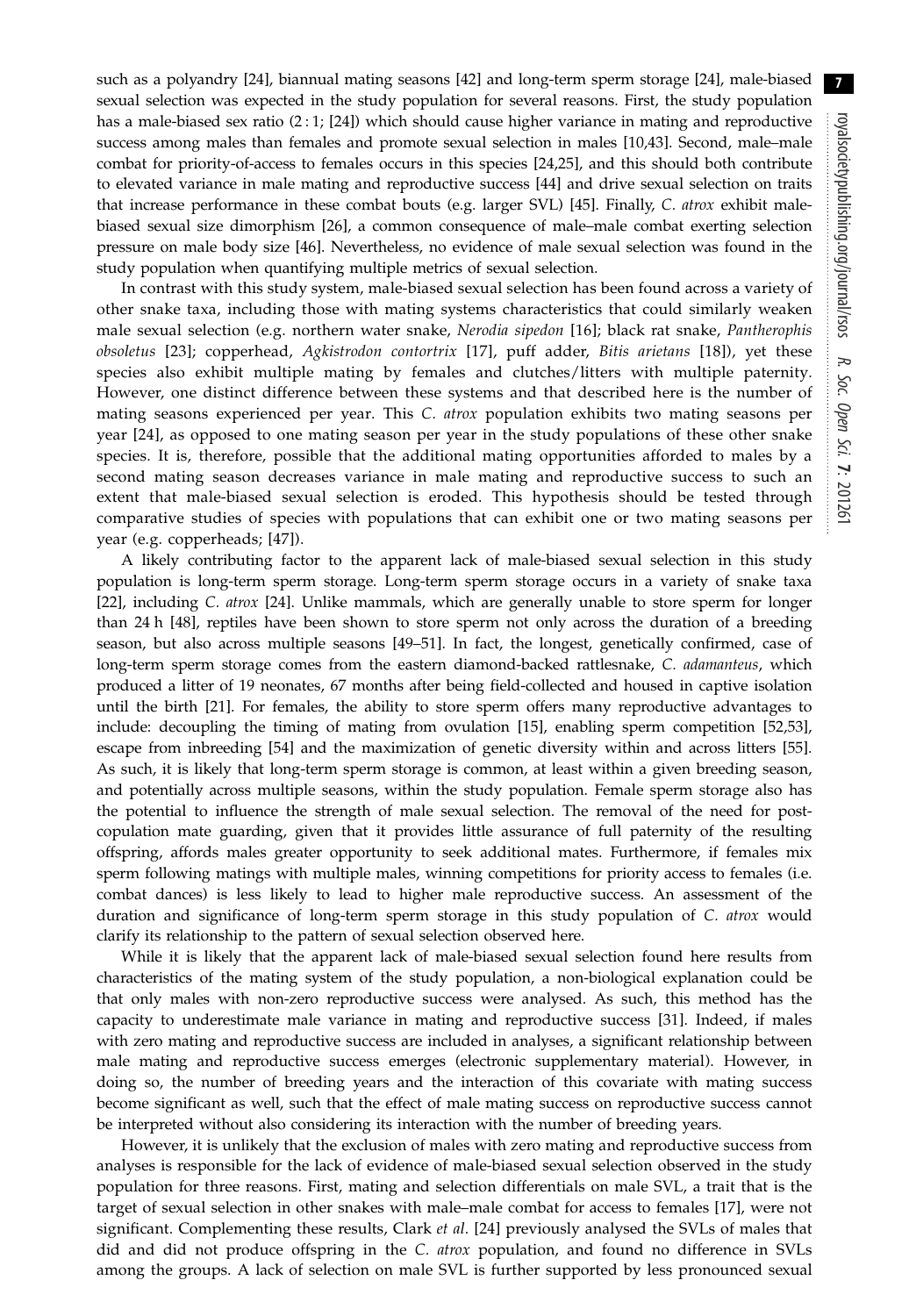size dimorphism in the study population, when compared with other C. atrox populations [[26,](#page-9-0)[56](#page-10-0)]. Indeed, male-biased sexual size dimorphism is a manifestation of male-biased sexual selection and conventional sex roles [[13](#page-9-0)]. Thus, even though sexual size dimorphism is present in the study population, a lesser degree of it compared to other populations combined with a non-significant relationship between male SVL and mating or reproductive success is indicative of a true lack of male-biased sexual selection.

Second, in an effort to evaluate the impact of including or excluding males with zero mating and reproductive success on the detection of male-biased sexual selection, a published dataset from a study of sexual selection in copperhead snakes, A. contortrix [\[17](#page-9-0)], was reanalysed. In this study, the authors included males with zero mating and reproductive success in analyses and found male-biased sexual selection. Re-analysis of these data excluding males with zero mating and reproductive success found that there was no longer a significant difference between male and female  $I_s(p > 0.05)$ ; electronic supplementary material). However, the significant difference between male and female I remained, and the male ( $p < 0.01$ ), but not female ( $p > 0.05$ ),  $\beta_{SS}$  was still statistically significant. Although not estimated by Levine *et al.* [[17\]](#page-9-0), the standardized  $\beta_{SS}$  and s'<sub>max</sub> was quantified for males and females when excluding males with zero reproductive success. No significant standardized  $\beta_{SS}$  was detected for females ( $p > 0.05$ ), but a significant standardized  $\beta_{SS}$  still resulted for males ( $p = 0.05$ ). Most importantly,  $s^\prime_{\text{max}}$ , a measure recently found to most closely approximate the actual strength of sexual selection in a population [[36\]](#page-9-0), was significantly greater for male copperheads than female copperheads (male  $s'_{\text{max}}$ : 0.260, female  $s'_{\text{max}}$ : 0.063;  $p$  < 0.01; electronic supplementary material) with data filtered to exclude males with zero mating and reproductive success. Thus, multiple lines of evidence (I,  $\beta_{SS}$ , standardized  $\beta_{SS}$  and s'<sub>max</sub>) support male-biased sexual selection in A. *contortrix* when only males with non-zero mating and reproductive success are considered. These results are further supported by a significant selection gradient on male SVL in A. contortrix [\[17](#page-9-0)].

Third, mating success in this study was inferred from genetic parentage assignments, and, therefore, failed to capture mating events that did not result in reproductive success [[37\]](#page-9-0). Estimation of mating success from reproductive success in this way is anti-conservative, having the potential to erroneously strengthen, rather than weaken, the relationship between mating and reproductive success [\[38](#page-9-0)]. Despite this less conservative method, male  $\beta_{\rm SS}$  in C. atrox was still not significant.

Finally, it should be noted that the small sample size for males in this study could be responsible for the failure to detect significant sexual selection in C. atrox. However, this is unlikely for two reasons. First, and as above, genetic parentage assignments tend to upward bias estimates of sexual selection by resulting in a lower bound for data points [[31\]](#page-9-0). Second, the male sample sizes in this study for both estimation of  $\beta_{SS}$  and selection on male SVL exceed those in the re-analysis of the male A. contortrix data of Levine et al. [[17\]](#page-9-0). Nevertheless, male A. contortrix experienced both significant  $\beta_{SS}$  and selection on male SVL, whereas we found no evidence that male C. atrox did so.

In conclusion, empirical evidence supports a lack of male-biased sexual selection in a species for which, based on sexual selection theory and conventional Darwinian sex roles, it seemingly should exist. Although future research will be needed to determine why this population does not exhibit male-biased sexual selection, characteristics of the mating system that contribute to multiple mating by females and the potential for long-term sperm storage are likely culprits for erosion of male-biased sexual selection in C. atrox.

Ethics. The Institutional Animal Care and Use Committee (IACUC) of Arizona State University approved this study (protocol 98-429R). Other appropriate scientific permits were obtained from the Arizona Game and Fish Department (see Clark et al. [[24\]](#page-9-0)).

Data accessibility. All data and R code are available as electronic supplementary material. Data and relevant code for this research work are also stored in GitHub: [https://github.com/brenna-levine/W\\_Diamondback\\_Sexual\\_Selection](https://github.com/brenna-levine/W_Diamondback_Sexual_Selection) and have been archived within the Zenodo repository: [https://doi.org/10.5281/zenodo.3997724.](https://doi.org/10.5281/zenodo.3997724)

Authors' contributions. G.W.S. and R.W.C. designed the original C. atrox study. G.W.S. and R.A.R. collected data. R.W.C. assembled the long-term data. R.W.C. and H.-W.H. analysed the genotypic data for the original study. B.A.L. performed the statistical analyses. B.A.L., G.W.S. and W.B. wrote the paper. All authors revised and approved the final version of the manuscript.

Competing interests. The authors declare no competing interests.

Funding. Funding was by a Research Incentive Award (US National Science Foundation) and a Research Creative Activities Award (Arizona State University West) to G.W.S. Arizona State University, Zoo Atlanta, Georgia State University, San Diego State University, The University of Tulsa and David L. Hardy Sr contributed funding support. Acknowledgements. We greatly benefitted by discussions with many colleagues, especially Adam Jones, Steve Arnold, Harry Greene, Randall Reiserer and Emily Taylor.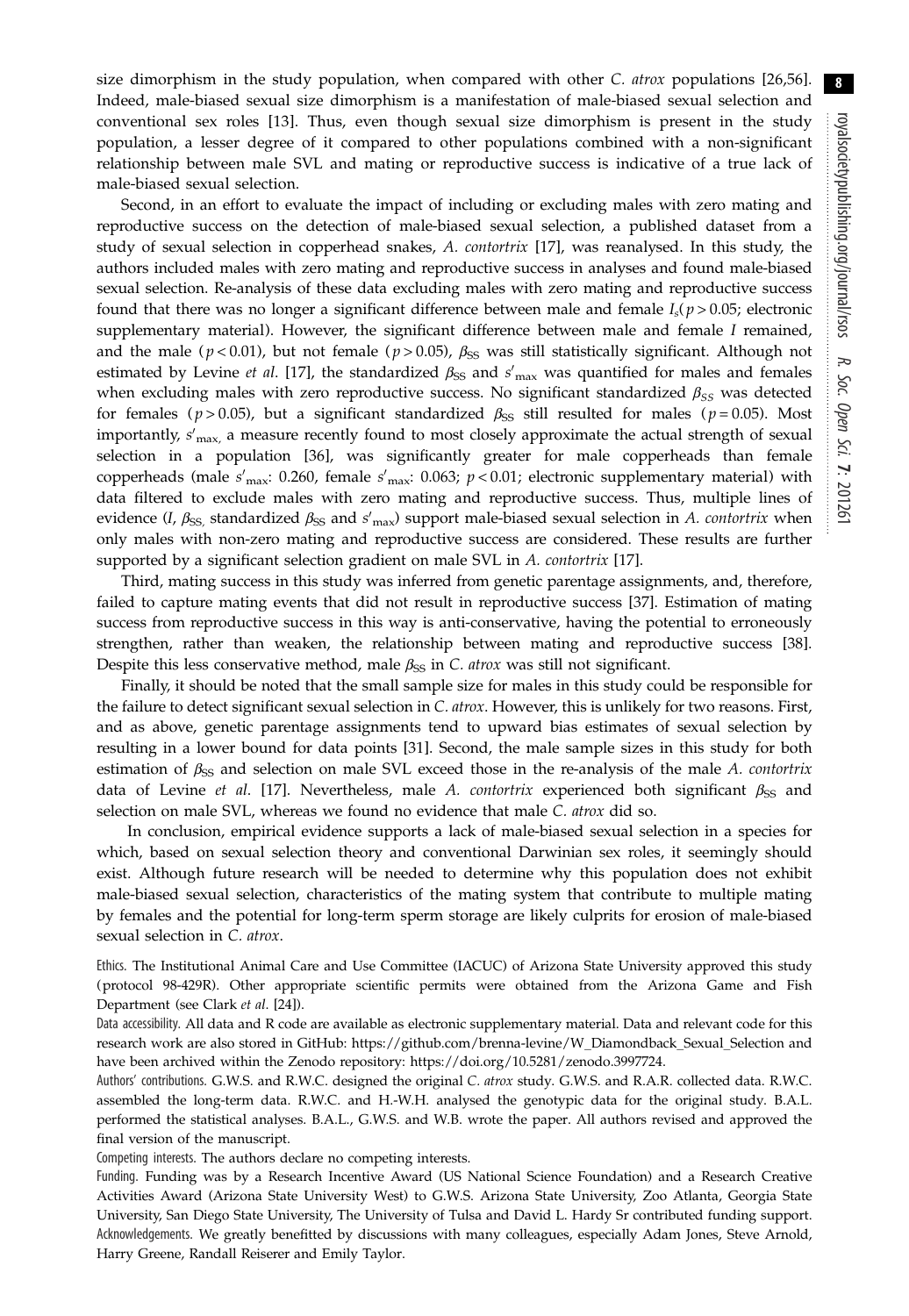# <span id="page-9-0"></span>References

- 1. Bateman AJ. 1948 Intra-sexual selection in Drosophila. Heredity 2, 349–368. [\(doi:10.1038/](http://dx.doi.org/10.1038/hdy.1948.21) [hdy.1948.21](http://dx.doi.org/10.1038/hdy.1948.21))
- 2. Darwin CR, 1871 The descent of man, and selection in relation to sex. London, UK: John Murray.
- 3. Arnold SJ, Duvall D. 1994 Animal mating systems: a synthesis based on selection theory. Am. Nat. 143, 317-348. ([doi:10.1086/285606\)](http://dx.doi.org/10.1086/285606)
- 4. Gowaty PA, Kim YK, Anderson WW. 2012 No evidence of sexual selection in a repetition of Bateman's classic study of Drosophila melanogaster. Proc. Natl Acad. Sci. USA 109, 11 740–11 745. ([doi:10.1073/pnas.1207851109\)](http://dx.doi.org/10.1073/pnas.1207851109)
- 5. Wade MJ. 1979 Sexual selection and variance in reproductive success. Am. Nat. 114, 742–747. ([doi:10.1086/283520\)](http://dx.doi.org/10.1086/283520)
- Shuster SM, Wade MJ. 2003 Mating systems and strategies. Princeton, NJ: Princeton University Press.
- 7. Jones AG. 2009 On the opportunity for sexual selection, the Bateman gradients, and the maximum intensity of sexual selection. Evolution 63, 1673–1684. [\(doi:10.1111/j.1558-](http://dx.doi.org/10.1111/j.1558-5646.2009.00664.x) [5646.2009.00664.x](http://dx.doi.org/10.1111/j.1558-5646.2009.00664.x))
- 8. Trivers RL. 1972 Parental investment and sexual selection. In Sexual selection and the descent of man (ed. O Campbell), pp. 136–179. Chicago, IL: Aldine.
- 9. Andersson M. 1994 Sexual selection. Princeton. NJ: Princeton University Press.
- 10. Emlen ST, Oring LW. 1977 Ecology, sexual selection, and the evolution of mating systems. Science 19, 215–223. [\(doi:10.1126/science.327542](http://dx.doi.org/10.1126/science.327542))
- 11. Collet J, Richardson DS, Worley K, Pizzari T. 2012 Sexual selection and the differential effect of polyandry. Proc. Natl Acad. Sci. USA 109, 8641–8645. [\(doi:10.1073/pnas.1200219109](http://dx.doi.org/10.1073/pnas.1200219109))
- 12. Shuster SM, Briggs ER, Dennis PA. 2013 How multiple mating by females affects sexual selection. Phil. Trans. R. Soc. B 368, 20120046. ([doi:10.1098/rstb.2012.0046\)](http://dx.doi.org/10.1098/rstb.2012.0046)
- 13. Janicke T, Häderer IK, Lajeunesse MJ, Anthes N. 2016 Darwinian sex roles confirmed across the animal kingdom. Sci. Adv. 2, e1500983. [\(doi:10.](http://dx.doi.org/10.1126/sciadv.1500983) [1126/sciadv.1500983](http://dx.doi.org/10.1126/sciadv.1500983))
- 14. Rivas JA, Burghardt GM. 2005 Snake mating systems, behavior, and evolution: the revisionary implications of recent findings. J. Comp. Psychol. 119, 447–454. [\(doi:10.1037/](http://dx.doi.org/10.1037/0735-7036.119.4.447) [0735-7036.119.4.447\)](http://dx.doi.org/10.1037/0735-7036.119.4.447)
- 15. Shine R. 2003 Reproductive strategies in snakes. Proc. R. Soc. Lond. B 270, 995-1004. [\(doi:10.](http://dx.doi.org/10.1098/rspb.2002.2307) [1098/rspb.2002.2307\)](http://dx.doi.org/10.1098/rspb.2002.2307)
- 16. Prosser MR, Weatherhead PJ, Gibbs HL, Brown GP. 2002 Genetic analysis of the mating system and opportunity for sexual selection in northern water snakes (Nerodia sipedon). Behav. Ecol. 13, 800–807. ([doi:10.1093/beheco/13.6.800](http://dx.doi.org/10.1093/beheco/13.6.800))
- 17. Levine BA, Smith CF, Schuett GW, Douglas MR, Davis MA, Douglas ME. 2015 Bateman-Trivers in the 21st century: sexual selection in a North American pitviper. Biol. J. Linn. Soc. 114, 436–445. ([doi:10.1111/bij.12434\)](http://dx.doi.org/10.1111/bij.12434)
- 18. Glaudas X, Rice SE, Clark RW, Alexander GJ. 2020 The intensity of sexual selection, body size

and reproductive success in a mating system with male–male combat: is bigger better? Oikos 129, 998–1011. [\(doi:10.1111/oik.07223](http://dx.doi.org/10.1111/oik.07223))

- 19. Duvall D, Schuett GW, Arnold SJ. 1993 Ecology and evolution of snake mating systems. In Snakes: ecology and behavior (eds Seigel RA, Collins JT), pp. 165–200. New York, NY: McGraw-Hill.
- 20. Uller T, Ollson M. 2008 Multiple paternity in reptiles: patterns and processes. Mol. Ecol. 17, 2566–2580. ([doi:10.1111/j.1365-294X.2008.](http://dx.doi.org/10.1111/j.1365-294X.2008.03772.x) [03772.x\)](http://dx.doi.org/10.1111/j.1365-294X.2008.03772.x)
- 21. Booth W, Schuett GW. 2011 Molecular genetic evidence for alternative reproductive strategies in North American pitvipers (Serpentes: Viperidae): long-term sperm storage and facultative parthenogenesis. Biol. J. Linn. Soc. 104, 934–942. ([doi:10.1111/j.1095-8312.2011.](http://dx.doi.org/10.1111/j.1095-8312.2011.01782.x) [01782.x\)](http://dx.doi.org/10.1111/j.1095-8312.2011.01782.x)
- 22. Taylor EN, Booth W. 2016 Rattlesnakes as models for reproductive studies in vertebrates. In Rattlesnakes of Arizona, vol. 2 (eds GW Schuett, MJ Feldner, CF Smith, RS Reiserer), pp. 121–160. Rodeo, NM: ECO Publishing.
- 23. Blouin-Demers G, Gibbs HL, Weatherhead PJ. 2005 Genetic evidence for sexual selection in black rat snakes, Elaphe obsoleta. Anim. Behav. 69, 225–234. [\(doi.10.1016/j.anbehav.2004.03.012](http://dx.doi.org/doi.10.1016/j.anbehav.2004.03.012))
- 24. Clark RW, Schuett GW, Repp RA, Amarello M, Smith CF, Hermann H-W. 2014 Mating systems, reproductive success, and sexual selection in secretive species: a case study of the western diamond-backed rattlesnake, Crotalus atrox. PLoS ONE 9, 1–12. ([doi:10.1371/journal.pone.0090616\)](http://dx.doi.org/10.1371/journal.pone.0090616)
- 25. Gillingham JC, Carpenter CC, Murphy JB. 1983 Courtship, male combat and dominance in the western diamondback rattlesnake, Crotalus atrox. J. Herpetol. 17, 265–270. [\(doi:10.2307/](http://dx.doi.org/10.2307/1563829) [1563829](http://dx.doi.org/10.2307/1563829))
- 26. Amarello M, Nowak EM, Taylor EN, Schuett GW, Repp RA, Rosen PC, Hardy DL. 2010 Potential environmental influences on variation in body size and sexual size dimorphism among Arizona populations of the western diamond-backed rattlesnake (Crotalus atrox). J. Arid Environ. 74, 1443–1449. [\(doi:10.1016/j.](http://dx.doi.org/10.1016/j.aridenv.2010.05.019) [aridenv.2010.05.019\)](http://dx.doi.org/10.1016/j.aridenv.2010.05.019)
- 27. Schuett GW, Grober MS, Van Kirk EA, Murdoch WJ. 2004 Long-term sperm storage and plasma steroid profile of pregnancy in a western diamond-backed rattlesnake (Crotalus atrox). Herpetol. Rev. 35, 328–333.
- 28. Levine BA, Douglas MR, Yackel Adams AA, Lardner B, Reed RN, Savidge JA, Douglas ME. 2019 Genomic pedigree reconstruction identifies predictors of mating and reproductive success in an invasive vertebrate. Ecol. Evol. 9, 11 865–11 877. [\(doi:10.1002/ece3.5694](http://dx.doi.org/10.1002/ece3.5694))
- 29. Fritzsche K, Arnqvist G. 2013 Homage to Bateman: sex roles predict sex differences in sexual selection. Evolution 67, 1926-1936. ([doi:10.1111/evo.12086\)](http://dx.doi.org/10.1111/evo.12086)
- 30. RStudio Team. 2015 RStudio: integrated development for R. Boston, MA: RStudio, Inc.
- 31. Gerlach NM, McGlothlin JW, Parker PG, Ketterson ED. 2012 Reinterpreting Bateman

gradients: multiple mating and selection in both sexes of a songbird species. Behav. Ecol. 23, 1078–1088. ([doi:10.1093/beheco/ars077\)](http://dx.doi.org/10.1093/beheco/ars077)

- 32. Apakupakul K, Rubenstein DR. 2015 Bateman's principle is reversed in a cooperatively breeding bird. Biol. Lett. 11, 20150034. ([doi:10.1098/rsbl.](http://dx.doi.org/10.1098/rsbl.2015.0034) [2015.0034](http://dx.doi.org/10.1098/rsbl.2015.0034))
- 33. Engqvist L. 2005 The mistreatment of covariate interaction terms in linear model analyses of behavioural and evolutionary ecology studies. Anim. Behav. 70, 967–971. [\(doi:10.1016/j.](http://dx.doi.org/10.1016/j.anbehav.2005.01.016) [anbehav.2005.01.016](http://dx.doi.org/10.1016/j.anbehav.2005.01.016))
- 34. Montgomery DC, Peck EA. 1992 Introduction to linear regression analysis. New York, NY: Wiley.
- 35. Zuur AF, Ieno EN, Elphick CS. 2010 A protocol for data exploration to avoid common statistical problems. Methods Ecol. Evol. 1, 3-14. ([doi:10.](http://dx.doi.org/10.1111/j.2041-210X.2009.00001.x) [1111/j.2041-210X.2009.00001.x](http://dx.doi.org/10.1111/j.2041-210X.2009.00001.x))
- 36. Henshaw JM, Kahn AT, Fritzsche K. 2016 A rigorous comparison of sexual selection indexes via simulations of diverse mating systems. Proc. Natl Acad. Sci. USA 113, E300–E308. [\(doi:10.1073/pnas.1518067113](http://dx.doi.org/10.1073/pnas.1518067113))
- 37. Anthes N, Häderer IK, Michiels NK, Janicke T. 2017 Measuring and interpreting sexual selection metrics: evaluation and guidelines. Methods Ecol. Evol. 8, 918–931. [\(doi:10.1111/](http://dx.doi.org/10.1111/2041-210X.12707) [2041-210X.12707\)](http://dx.doi.org/10.1111/2041-210X.12707)
- 38. Henshaw JM, Jones AG. 2019 Bateman gradient. In Encyclopedia of animal cognition and behavior (eds J Vonk, TK Shackelford), pp. 1–4. Cham, Switzerland: Springer Nature.
- 39. Lande R, Arnold SJ. 1983 The measurement of selection on correlated characters. Evolution 37, 1210–1226. ([doi:10.1111/j.1558-5646.1983.](http://dx.doi.org/10.1111/j.1558-5646.1983.tb00236.x) [tb00236.x](http://dx.doi.org/10.1111/j.1558-5646.1983.tb00236.x))
- 40. Bates D, Machler M, Bolker B, Walker S. 2015 Fitting linear mixed-effects models using lme4. J. Stat. Softw. 67, 1–48. [\(doi:10.18637/](http://dx.doi.org/10.18637/jss.v067.i01) [jss.v067.i01\)](http://dx.doi.org/10.18637/jss.v067.i01)
- 41. R Core Team. 2013 R: a language and environment for statistical computing. Vienna, Austria: R Foundation for Statistical Computing.
- 42. Schuett GW, Repp RA, Hoss SK. 2011 Frequency of reproduction in female western diamondbacked rattlesnakes from the Sonoran Desert of Arizona is variable in individuals: potential role of rainfall and prey densities. J. Zool. 284, 105-113. [\(doi:10.1111/j.1469-7998.2010.00786.x](http://dx.doi.org/10.1111/j.1469-7998.2010.00786.x))
- 43. Kvarnemo C, Ahnesjo I. 1996 The dynamics of operational sex ratios and competition for mates. Trends Ecol. Evol. 11, 404–408. ([doi:10.](http://dx.doi.org/10.1016/0169-5347(96)10056-2) [1016/0169-5347\(96\)10056-2\)](http://dx.doi.org/10.1016/0169-5347(96)10056-2)
- 44. Madsen T, Shine R, Loman J, Håkansson T. 1993 Determinants of mating success in male adders, Vipera berus. Anim. Behav. 45, 491–499. [\(doi:10.1006/anbe.1993.1060\)](http://dx.doi.org/10.1006/anbe.1993.1060)
- 45. Madsen T, Shine R. 1993 Temporal variability in sexual selection acting on reproductive tactics and body size in male snakes. Am. Nat. 141, 167–171. ([doi:10.1086/285467\)](http://dx.doi.org/10.1086/285467)
- 46. Shine R. 1978 Sexual size dimorphism and male combat in snakes. Oecologia 33, 269-277. [\(doi:10.1007/BF00348113](http://dx.doi.org/10.1007/BF00348113))
- 47. Smith CF, Schuett GW, Schwenk K. 2010 Relationship of plasma sex-steroids to the